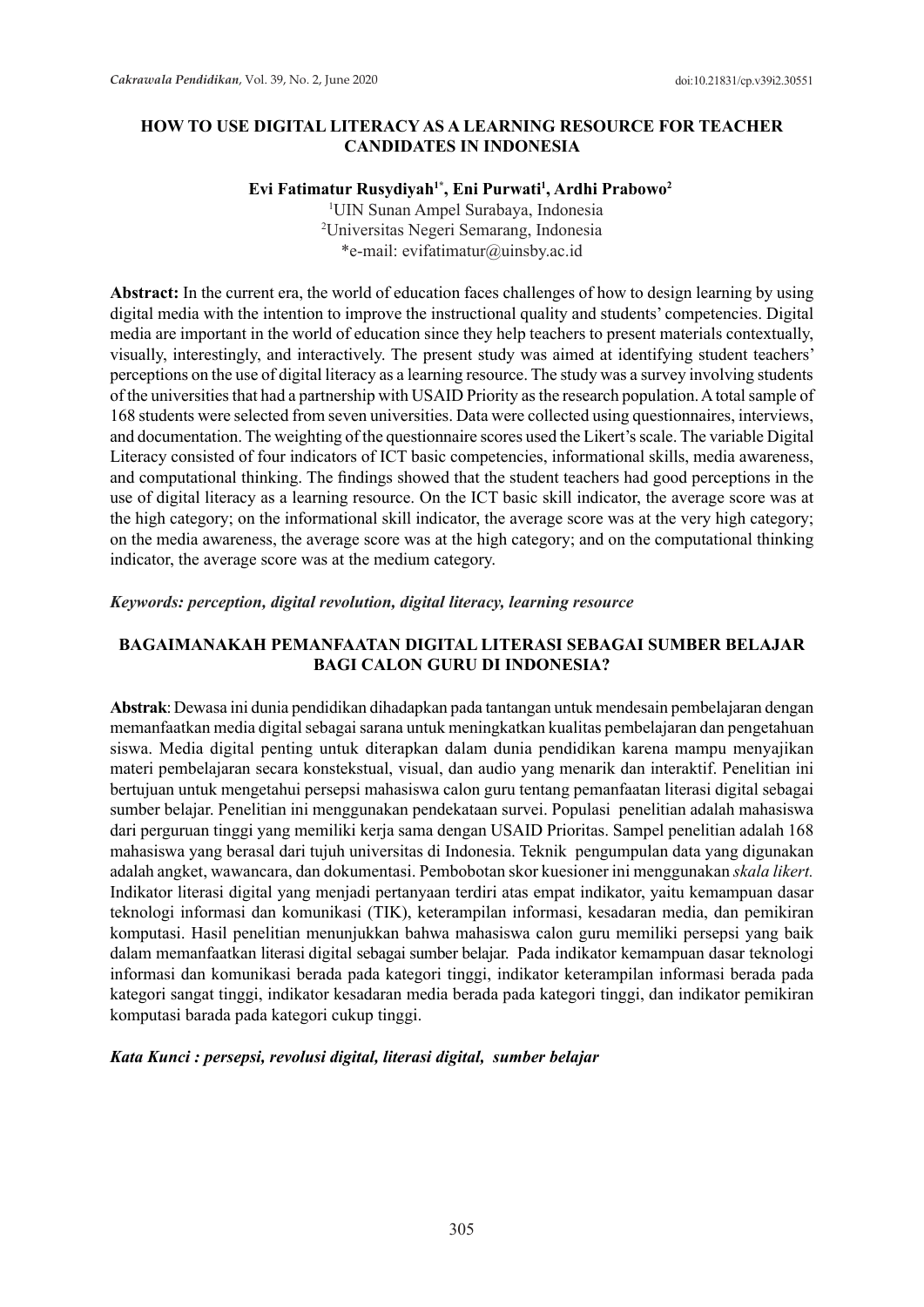Educational curricula experience changes over time. One reason for curriculum changes at present is the continuing digital revolution (Lamers & Van Den Oetelaar, 2012). The impact of such changes also influences one's view of learning resources. This view begins from how the teacher is seen as the only learning resource. Still now, it has changed in that learning resources can come from various learning resources such as textbooks, print and electronic media, nature in the environment, and other such relevant learning resources (Permendikbud RI 2016 No. 22). This is also in accord with the on-going industrial revolution that demands all educational caretakers to be able to adapt to changes motorized by informational technology as the agent of change (Fraillon, Ainley, Schulz, Friedman, & Gebhardt, 2013). A learning resource is that which is related to human beings, data, and things that make it possible for learners to use optimally as a facility in learning (Ely & Gerlach, 1978). There are some criteria in the selection of useful learning resources, among others: their availability, their possibility for learners to refer to themselves, and their ability to satisfy the learners' needs for independent learning (Percival & Ellington, 1984; Warsita, 2018).

Digital literacy-based learning resources become important to be applied in the world of education since they can present instructional materials contextually, visually, and aurally in interesting and interactive ways (Setyaningsih & Prihantoro, 2012). As cited in the Decree of the Minister of Education Number 22 the Year 2016 about primary and secondary education process standard, information and communication technology must be applied integratively, systematically, and effectively by considering the condition and situation in the field (Permendikbud RI 2016 No. 22). This Minister's decree gives a signal that the implementation of digital literacy plays an important role in producing learning resources that are effective and efficient.

The use of digital literacy in the educational sector is not separated from the function of the class teacher. As stated in the Law of The Republic Indonesia Number 14 Year 2005 about the teachers and university lecturers, the teacher is one who is a professional educator with the

main duty of educating, teaching, guiding, directing coaching, testing, and evaluating infant students through formal education programs, students of the primary education, and students of the secondary education (Undang-Undang RI 2005 No. 14). One of the competences of a professional teacher is to master the skills in operating information and communication technology. This competency must appropriately complete with functional digital literacy.

Digital literacy competencies consist of using, understanding, accessing, managing, gathering, and evaluating information from information and communication technologybased (ICT-based) sources (TIK) (Siero, 2017). Platform Onderwijs 2032 defines digital literacy as the competence to work on the computer to collect, process, and share information in secure and conscious manners (Schnabel, ten Dam, Douma, van Eijk, Tabarki, van der Touw, … & Visser, 2016). Fraillon *et al.* (2013) define digital literacy as any digital-based effort that can be used as learning sources. In this concern, the present study focuses on four indicators of digital literacy, namely: 1) basic competences of ICT, 2) information skills, 3) media awareness, and 4) computational thinking (Siero, 2017).

The study is expected to give wouldbe teacher students factual descriptions of the importance of using digital literacy as learning resources. Perceptions are individuals' processes in receiving sensory impressions to be interpreted in such that can give usefulness to give meaning to the events in the environment (Beaumont, 2012). The perception of teacher candidate students concerning the importance of using digital literacy as a learning resource is a process in the would-be teacher students to interpret and give responses in the forms of opinions, actions, acceptance, or rejection.

Several studies have been conducted on the implementation of digital literacy in the world of education such as Miskiah, Suryono, & Sudrajat (2019); Chan, Churchill, & Chiu (2017); Njenga (2018); Mudlofir & Rusyidah (2016); Thohir, Kurjum, & Muhid (2020); and Kim (2019). The present study has a difference from previous studies in that it analyzes the perceptions of candidate teacher students in using digital literacy as a learning resource. It is a fact that very few studies take account of this aspect of teacher candidates. Teacher candidates,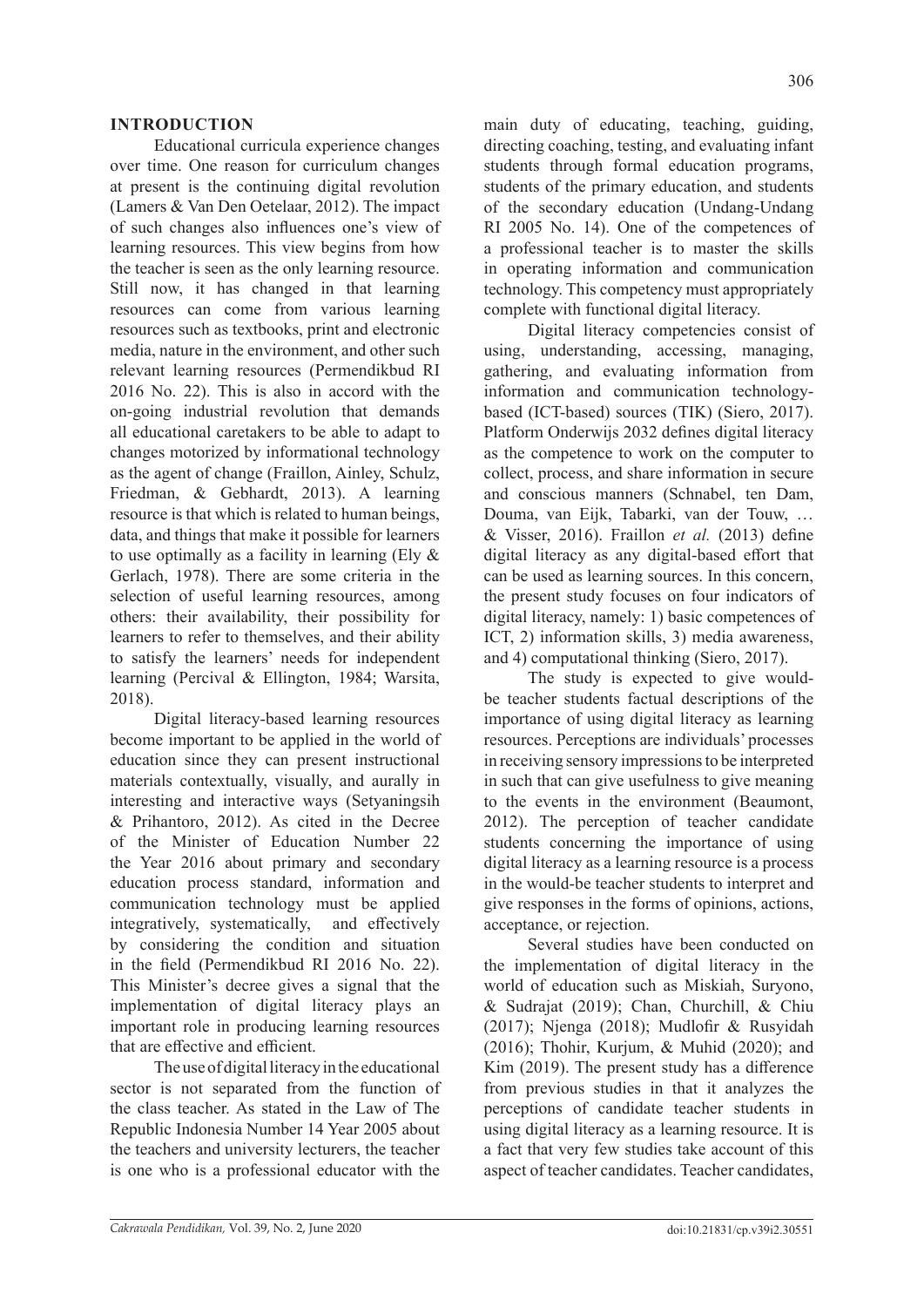who become an important component in the continuation of the education system, must be given the appropriate portion to be analyzed. They are the continuing generation of the teachers who later will retire. It is, therefore, essential to find out just what they have in mind about the application of digital literacy as an essential learning resource.

The previous fact has been supported by several cases during the running of the teachers' training for certification. In this activity, many of the class sessions use on-line instruction. It is found that many teachers do not have the knowledge and skills in operating computers for digital literacy learning. This context is in accord with what Chikasha, Sundarjee, Ntuli, & Chikasha (2013) find in Johannesburg that not all the teachers have felt comfortable when integrating ICT as a learning source at school. In fact, Teachers' competence in using learning resources has an impact on the better achievement of the students, as has been found by Hendarwati (2013); Setiyani (2010); and Warsita (2018) in their studies. It is therefore reasonable that the perceptions of would-be teacher students on the use of digital literacy as a learning resource need to be studied. By this reasoning, the teaching university will be able to take cautious preventive measures when they find that the students have not possessed positive perceptions in the use of digital literacy as a learning resource.

The study then is aimed at finding out the perception of the teacher candidate students concerning with the use of digital literacy as a learning resource. The construct of literacy used in this study is covered by four indicators, namely: basic competences of ICT, information skills, media awareness), and computational thinking (Fraillon *et al.,* 2013; Siero, 2017).

#### **METHOD Approach**

The study was quantitative research using the survey design. The survey was supported by several criteria that were beneficial in the study. These, among others, were the high representation of the results, low cost, ease in data collection, favorable statistical significances, low level of the researcher's subjectivity, and accurate research findings (Werang, 2015).

## **Data Source**

The research data used in the study were primary data elicited from university students as research informants either individually or in groups (Hasan, 2002). The research population referred to students of universities who had a partnership with USAID Priority, a USAIDfunded cooperative program by the governments of the United States of America and Indonesia, designed to improve access to primary education in Indonesia. (USAID Prioritas, 2012). A sample of 168 students was selected from seven universities in Indonesia, as presented in Table 1.

Members of the research sample were selected using random techniques from various random-sampling methods that were simultaneously used in effective and efficient manners.

#### **Research Instruments**

The two instruments used in the present study were a questionnaire and a documentation. The questionnaire consisted of a set of questions subjected to the research respondents (Roopa & Rani, 2012; Kriyantono, 2006) using the Likert scale (Joshi, Kale, Chandel, & Pal, 2015) of 1 to 4 ranges from agree to disagree.

| No. | <b>University Origin</b>                       | <b>Number</b> | Percentage |
|-----|------------------------------------------------|---------------|------------|
| 1.  | Sunan Ampel State Islamic University, Surabaya | 28            |            |
| 2.  | Alauddin State Islamic University, Makassar    | 27            | 15         |
| 3.  | Surabaya State University                      | 30            | 15         |
| 4.  | Semarang State University                      | 20            | 12         |
| 5.  | Indonesia Education University                 | 21            | 15         |
| 6.  | Yogyakarta State University                    | 20            | 14         |
|     | North Sumatera State Islamic University        | 22            | 12         |
|     | Total                                          | 168           | 100        |

**Table 1. Research Sample by University Origin, Number, and Percentage** 

How to Use Digital Literacy as a Learning Resource for Teacher Candidates ...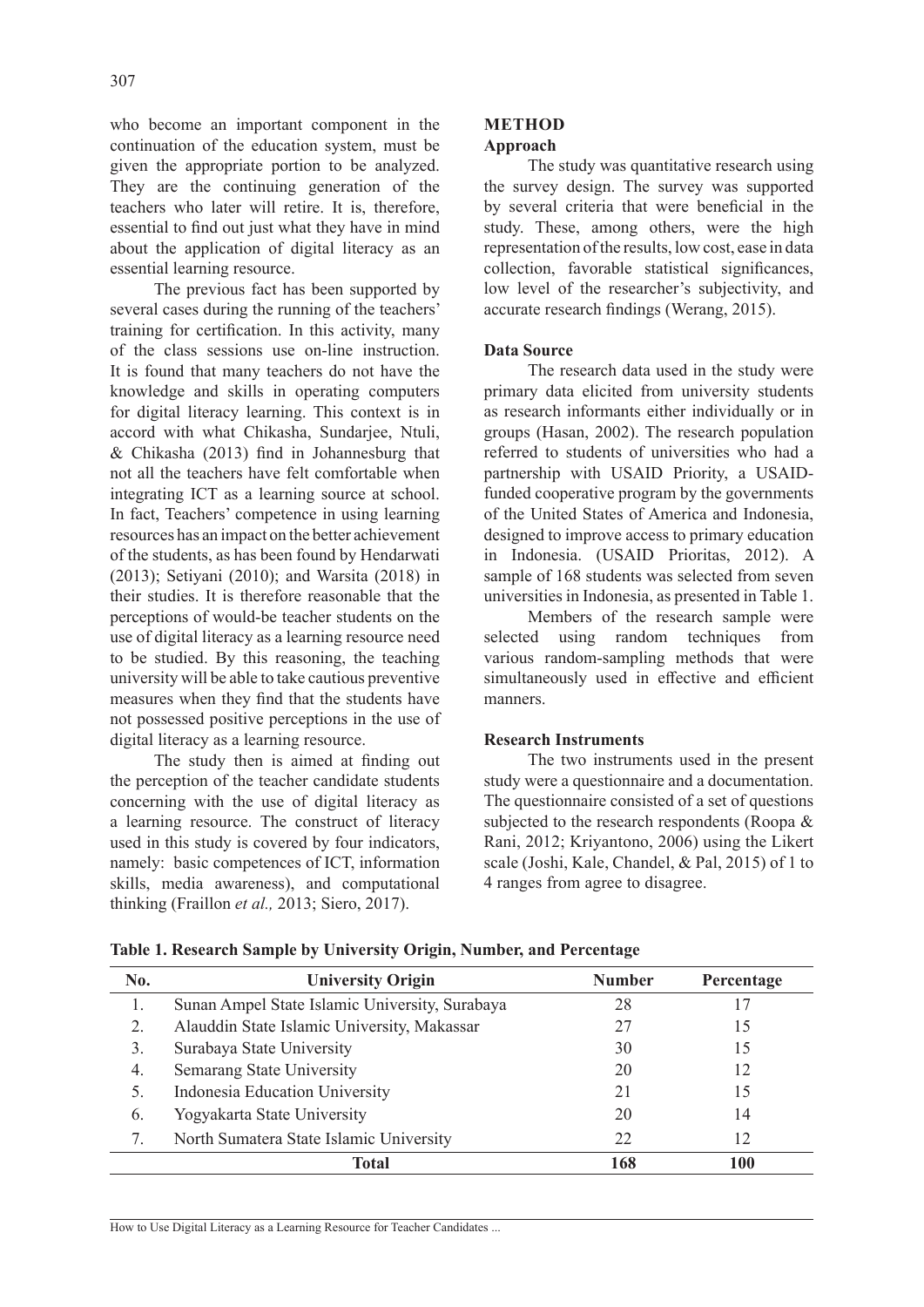| <b>Item</b>    | Value V | <b>Item</b>    | Value V | <b>Item</b> | Value V |
|----------------|---------|----------------|---------|-------------|---------|
| Q1             | .695    | Q <sub>9</sub> | .708    | Q17         | .691    |
| Q2             | .775    | Q10            | .827    | Q18         | .637    |
| Q <sub>3</sub> | .738    | Q11            | .771    | Q19         | .581    |
| Q4             | .819    | Q12            | .652    | Q20         | .529    |
| Q5             | .765    | Q13            | .761    | Q21         | .628    |
| Q <sub>6</sub> | .625    | Q14            | .744    | Q22         | .565    |
| Q7             | .829    | Q15            | .735    |             |         |
| Q8             | .783    | Q16            | .681    |             |         |

**Tabel 2. Results of the Computation of Aiken's Values of the Questionnaire Items**

The study is concerned with students' perceptions on the use of digital literacy as a learning resource. The entity of digital literacy is constructed of four indicators, namely basic competencies in informational communication technology, informational skills, media awareness, and computational thinking (Siero, 2017; Fraillon *et al.,* 2013). These four indicators are also used as basic digital literacy by the UNESCO. In the questionnaire, students' perceptions on the use of digital literacy as learning resource are elicited through 22 Likertscale items  $(Q_1, Q_2, \ldots, Q_2, Q_1)$ 

Estimation for the instrument validity applied the *Aiken's V* calculation using the following formula:

$$
V = \frac{\sum s}{[n(c-1)]}
$$

where

 $s = r - l_0$  $l_0$ : the lowest score  $\overline{c}$ : the highest score r : score given by the rater  $\overline{n}$ : number of raters

A questionnaire item is stated as valid if the Aiken's coefficient value is  $Aiken's V \geq .3$ (Azwar, 2014). Results of the computation of the Aiken's values can be seen in Table 2. Table 2 shows that the questionnaire is a valid research instrument since all the Aiken's values are higher than .60 (Nurgiyantoro, 2017).

For the reliability estimate of the questionnaire, a Cronbach's Alpha statistic has been done on the SPSS 20.0 software. The higher the Cronbach's Alpha. The higher the reliability estimate. The results of the computation show a Cronbach's Alpha score of  $.950$ , indicating that the questionnaire has a very high-reliability estimate that is very high.

# **Data Collection Technique**

Data for the research study were collected by distributing the questionnaire in the Google Form format. The respondents were all the members in the selected sample, teachercandidate students who were included in the USAID Priority community.

# **Data Analysis Technique**

The study used descriptive analyses in the survey approach to describe the distribution of the research data through the media of tables and graphics. Data were presented in the score categories of very high, high, medium, low, and very low. Results of the measurements of the students' perceptions were interpreted in percentages in line with Table 3 (Riduan & Akdon, 2006).

| No. | <b>Interval</b> | Criteria  |
|-----|-----------------|-----------|
| 1.  | $0\% - 20\%$    | Very low  |
| 2.  | $21\% - 40\%$   | Low       |
| 3.  | $41\% - 60\%$   | Medium    |
| 4.  | $61\% - 80\%$   | High      |
| 5,  | $81\% - 100\%$  | Very high |

# **Tabel 3. Interpretation of Questionnaire Data**

# **FINDINGS AND DISCUSSION Findings**

# *ICT Basic Competencies*

Basic competencies in information and communication technology become the first indicator of digital literacy. The competencies refer to one's abilities in using ICT for daily duties and assignments such as sending *e*-mails, video calling, browsing in the Internet, and using a tablet or cellular phone.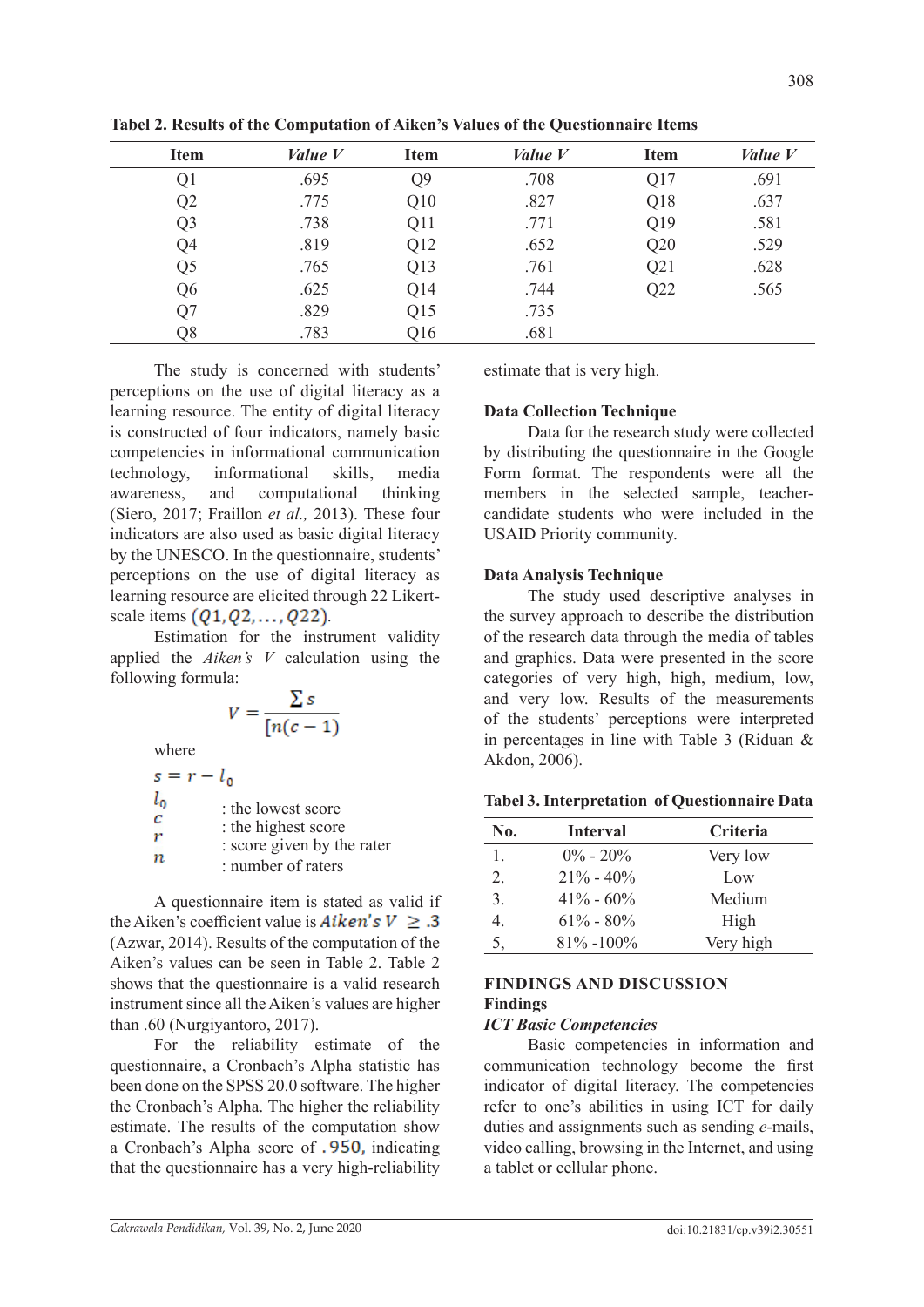It can be seen from the Table 4, on average, students' competencies in using digital literacy as a learning resource can be categorized as high. The highest average is on Scale 4 (Agree), amounting to 73.5%.

## *Informational Competencies*

Informational literacy is the second category. It is related to students' abilities in finding information, selecting relevant information, and judging the use and reliability of the information. Table 5 shows that the average of students' perceptions of using digital literacy as a learning resource is very high. It can be seen from the highest average on the Likert's scale is 4 (Agree), which is 83.4%.

#### *Media Awareness*

Media awareness is the third indicator of digital literacy. In this relation, media awareness is meant the ability to access, analyze, evaluate, and communicate information in all kinds of forms. Media awareness is a set of perspectives actively used when accessing mass media to interpret the obtained data. Media awareness is also related to the understanding of responsibility. It is using social media in terms of its impacts on society at large.

From the Table 6, it can be seen that students' averages in their perceptions of the use of digital literacy as a learning resource are high. The highest Linkert's scale indicated on item 4 (Agree), which is 70%.

**Table 4. Categorization of Students' Perceptions in Using Digital Literacy as Learning Resource within ICT Basic Competencies** 

| No. | <b>Indicator</b>                                                                                                     | Frequency           |                    |                  |                |
|-----|----------------------------------------------------------------------------------------------------------------------|---------------------|--------------------|------------------|----------------|
|     |                                                                                                                      | 4                   | 3                  | 2                |                |
| 1.  | I can collect data systematically (e.g., through articles,<br>experimentation, interview, survey, or library study). | 110                 | 49                 |                  | $\mathcal{L}$  |
| 2.  | I can formulate problems in such a way to be able to<br>solve by using a computer or other digital devices.          | 142                 | 24                 | 2                | 0              |
| 3.  | I can analyze data (applying patterns or using statistical<br>methods).                                              | 124                 | 37                 | 7                | 0              |
| 4.  | I can write a computer program in codes (e.g., using<br>logos, scribbles, or programming in Excel).                  | 152                 | 12                 | 2                | $\mathfrak{D}$ |
| 5.  | I can visualize data digitally (e.g., in a model or<br>graphic).                                                     | 133                 | 32                 | 3                | $\Omega$       |
| 6.  | I can tell how to analyze data by computer.                                                                          | 80                  | 79                 |                  | 2              |
|     | Average                                                                                                              | 123.5<br>$(73.5\%)$ | 38.8<br>$(23.1\%)$ | 4.7<br>$(2.8\%)$ | $(.6\%)$       |

**Table 5. Categorization of Students' Perceptions in Using Digital Literacy as Learning Resource as Seen from Informational Competency Indicator** 

| No. | <b>Indicator</b>                                                                                   | Frequency  |            |                |         |  |
|-----|----------------------------------------------------------------------------------------------------|------------|------------|----------------|---------|--|
|     |                                                                                                    | 4          | 3          | 2              |         |  |
|     | I can write down a research question.                                                              | 154        | 12         | $\theta$       | 2       |  |
| 2.  | I can find relevant information from the Internet<br>using several ways.                           | 141        | 25         | $\overline{2}$ |         |  |
| 3.  | I can select sources on the Internet on relevant and<br>substantial criteria.                      | 118        | 40         | 10             |         |  |
| 4.  | I can process information from on-line news items,<br>reports, Web sites, blogs, and social media. | 152        | 15         | $\theta$       |         |  |
|     | I can tell you how to obtain information effectively<br>and responsibly.                           | 136        | 29         | 3              | 0       |  |
|     | Average                                                                                            | 140.1      | 24.1       | 3              | .8      |  |
|     |                                                                                                    | $(83.4\%)$ | $(14.3\%)$ | $(1.8\%)$      | $.5\%)$ |  |

How to Use Digital Literacy as a Learning Resource for Teacher Candidates ...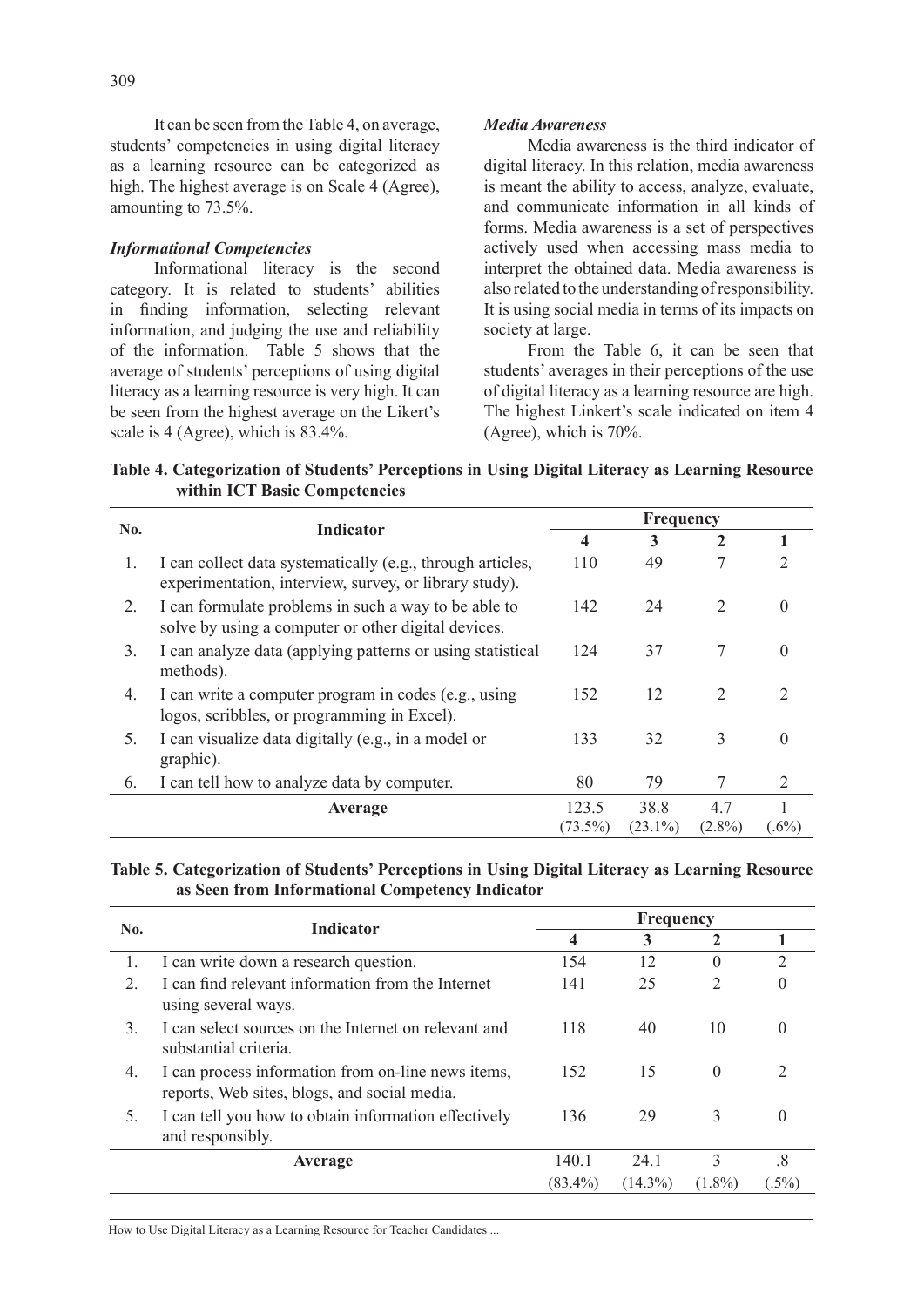#### *Computational Thinking*

Computational thinking is the fourth indicator. This indicator refers to the abilities to formulate problems that subsequently are resolved by way of analyses using the computer. For example, students may think of a series of data by using computer programs, or recognize patterns in the data and try to conclude, or make a concept map on the Excel programs.

 The Table 7 shows that the average of students' perceptions of using digital literacy as a learning resource is quite high. The highest Linkert's scale shown on item 4 (Agree), which is 48.6%.

## **Discussion**

#### *ICT Basic Competencies*

Seen from the indicator of basic competencies in information and communication technology, most of the teacher-candidate students have a high perception of the importance of digital literacy as a learning resource (73.5 %). This figure indicates that students have high competencies in the use of basic ICT. This finding is in accord with studies of the same kind in other countries; for example in Turkey (Çetin, 2016; Özdemir, 2017); Nigeria (Nwosu, John, Izang, & Akorede, 2018); Japan (Yamashita, Giang, & Oyama, 2019); and Spain (Gómez-Trigueros, Ruiz-bañuls, & Ortega-Sanchez, 2019).

**Table 6. Categorization of Teacher-candidate Students' Perceptions in Using Digital Literacy as Learning Resource as Seen from Informational Media Awareness Indicator** 

| No. | <b>Indicator</b>                                                                                                    | <b>Frequency</b> |       |       |               |
|-----|---------------------------------------------------------------------------------------------------------------------|------------------|-------|-------|---------------|
|     |                                                                                                                     | 4                | 3     |       |               |
|     | I am aware of the impacts of media on me and society.                                                               | 97               | 59    | 10    | $\mathcal{D}$ |
| 2.  | I can use (social) media to make, present, and share<br>various pieces of information.                              | 134              | 30    |       |               |
| 3.  | I can participate constructively in social media such as a<br>weblog, twitter, and Facebook and other social media. | 130              | 33    |       |               |
| 4.  | I can use media consciously and responsibly.                                                                        | 123              | 42    | 3     |               |
|     | I can tell you how to use the media wisely.                                                                         | 104              | 55    |       | $\mathcal{D}$ |
|     | Average                                                                                                             | 117.6            | 43.8  | 5     | 1.6           |
|     |                                                                                                                     | (70%)            | (26%) | $3\%$ | (1%)          |

## **Table 7. Categorization of Teacher-candidate Students' Perceptions in Using Digital Literacy as Learning Resource as Seen from Computational Thinking Indicator**

| No. | <b>Indicator</b>                                                                                                        | <b>Frequency</b> |            |              |           |
|-----|-------------------------------------------------------------------------------------------------------------------------|------------------|------------|--------------|-----------|
|     |                                                                                                                         | 4                | 3          | $\mathbf{2}$ |           |
| 1.  | I can collect data systematically (e.g., through<br>articles, experimentation, interview, survey, or library<br>study). | 103              | 60         | 5            | 0         |
| 2.  | I can formulate problems such that they can be<br>resolved by computer or other digital devices.                        | 91               | 64         | 13           | $\theta$  |
| 3.  | I can analyze data (find patterns or us statistical<br>methods).                                                        | 71               | 72         | 22           | 3         |
| 4.  | I can write a computer program in codes (e.g., using<br>logos, scribbles, or programming in Excel).                     | 59               | 67         | 34           | 8         |
| 5.  | I can visualize data digitally (e.g., in a model or<br>graphic).                                                        | 84               | 68         | 13           | 3         |
| 6.  | I can tell how to analyze data by computer.                                                                             | 62               | 79         | 24           | 3         |
|     | Average                                                                                                                 | 78.3             | 68.3       | 18.6         | 2.8       |
|     |                                                                                                                         | $(48.6\%)$       | $(39.4\%)$ | $(10.3\%)$   | $(1.7\%)$ |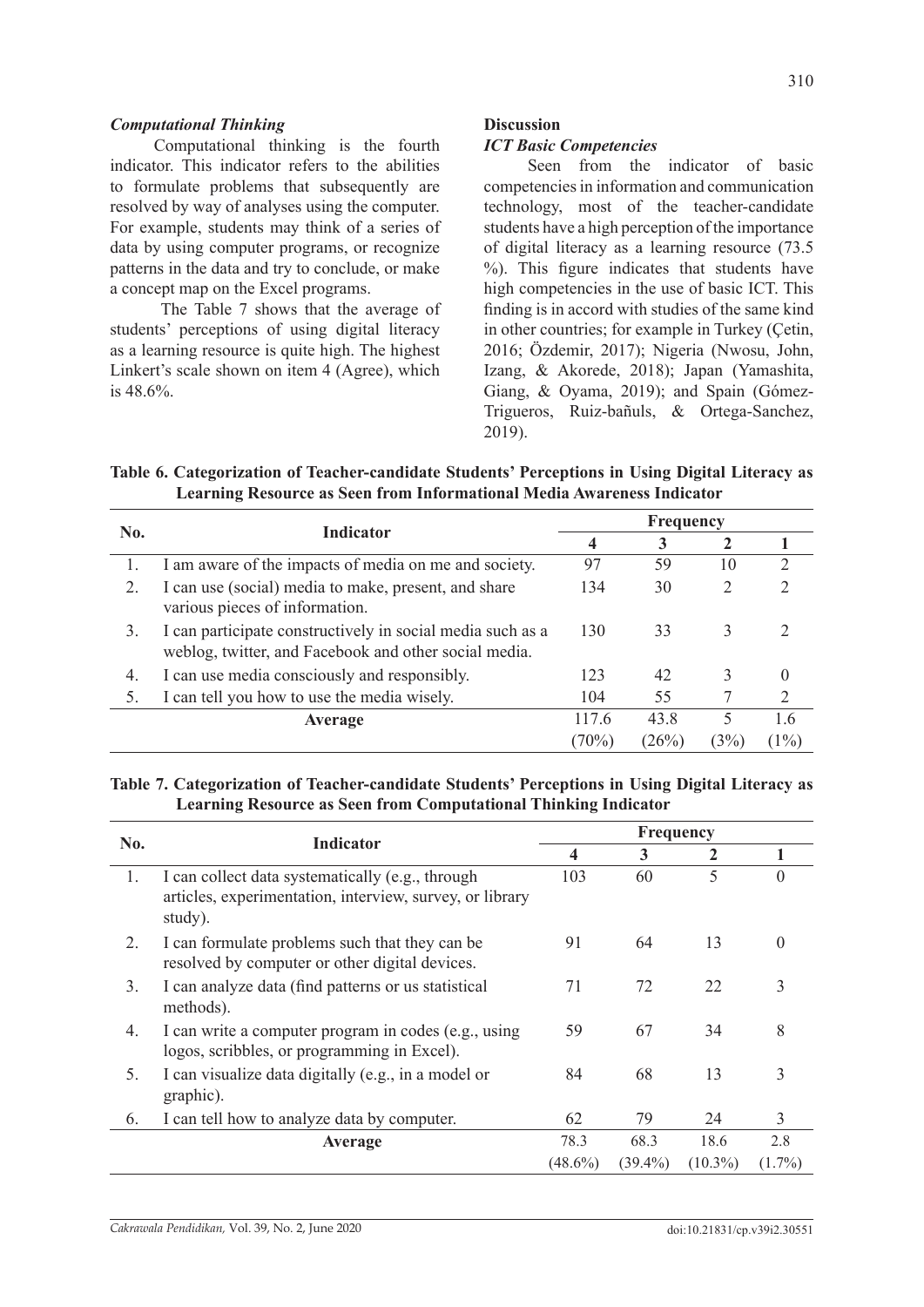This study uses indicators developed by Umar & Yusoff, 2014; Umar & Jalil, 2012, and the T-PACT model and UNESCO (UNESCO, 2008). The basic competencies in ICT refer to those abilities to understand the work of the computer and its nets to solve the problems of the limitations of various technological devices. These basic competencies are, among others too, 1) operate, connect, install, and delete programs; 2) use office applications (such as Ms. Word, PowerPoint, Excel, and others) efficiently and effectively; 3) share information in operating the computer generally; 4) operate Internet applications such as browsing, the *E*-mail, and others effectively and efficiently; 5) have awareness in the privacy and security aspects in the use of the Internet; and 6) tell others how to use basic ICT competencies effectively.

Studies in other countries have used indicators that are similar or different. This is caused by the fact that those studies see the abilities of the teacher-candidate students in using ICT basic competencies from different variables. In the Turkish study by Cetin (2016), for example, they see the use of ICT basic competencies in Computer-Aided Education (CAE), Hypermedia, Distance learning, and databased management. The teacher candidates are seen to have acquired the necessary knowledge from literature that develops at the present time. They are also found to have had the skills to operate the computer as a part of their teaching activities. In cases in the same country, Özdemir (2017) finds that the abilities of teachers in Turkey in the use of basic ICT can be categorized as very good. These teachers' abilities are seen from the variables of gender, teaching experience, and level of education. Across these variables, there is a strong relationship between the teachers' attitudes and skills in the use of ICT in their instructional processes.

In the case of Japan, Yamashita *et al.*  (2019) find that, with the fast development in technology, the Japanese Government has the policy of funding competitive research studies. That is in accordance with the basic design of the development of science and technology in Japan by adopting mathematic modeling techniques. The survey is conducted on 61 Japanese campuses, including those of the educational fields. They find that teacher-candidate students in Japan acquire the attitudes of competitiveness in improving their competencies in the use of ICT as capital in developing their teaching creativities. These findings, on the other hand, are in contrast with those of Gómez-Trigueros *et al*. (2019) in which there is a lack of understanding in the basic technological concepts that have an impact on the students' creativities in planning their lessons that are technologically integrated. Gomes *et. al.*, however, show that the teachers' inabilities to comprehend the ICT concepts become an important factor in their skills in creatively developing technologybased instruction. They suggest that attempts are needed to support these teacher students to have basic ICT skills.

The foregoing discussion on these studies has supported the findings of the present study in that basic skills in ICT are important for the teacher-candidate students in relation to the development of their digital literacy skills. It is true that innovative teachers need to have skills in conducting adaptation to technological development (Zubaidah, 2017).

# *Informational Competencies*

Based on the results of the data analyses on students' perceptions concerning the use of digital literacy as a learning resource, the majority of the students score very high (83.4%). This figure is seen as a very high score.

The study uses indicators developed by Shao & Pupur (2016) and Mccartin, Evers & Maekowski (2019). Informational competencies refer to one's abilities in formulating and analyzing information by way of critical and systematic approaches. These indicators include skills to 1) develop research questions; 2) find relevant information in the Internet using various methods; 3) select sources on the internet-based on relevant and substantial criteria; 4) process information through on-line news items, reports, Web sites, blogs, and social media; and 5) tell others how to obtain information effectively and responsibly.

Similar studies on informational skills in different contexts come from Townsend, Hofer, Hanick, & Brunetti (2016); Pieterse, Greenberg, & Santo (2018), Klucevsek (2017); Tewell (2015); Hinchliffe, Rand, & Collier (2018); and Holliday (2017). The results of the results have similar to acquire information skills. While the current study uses teacher candidates as informants,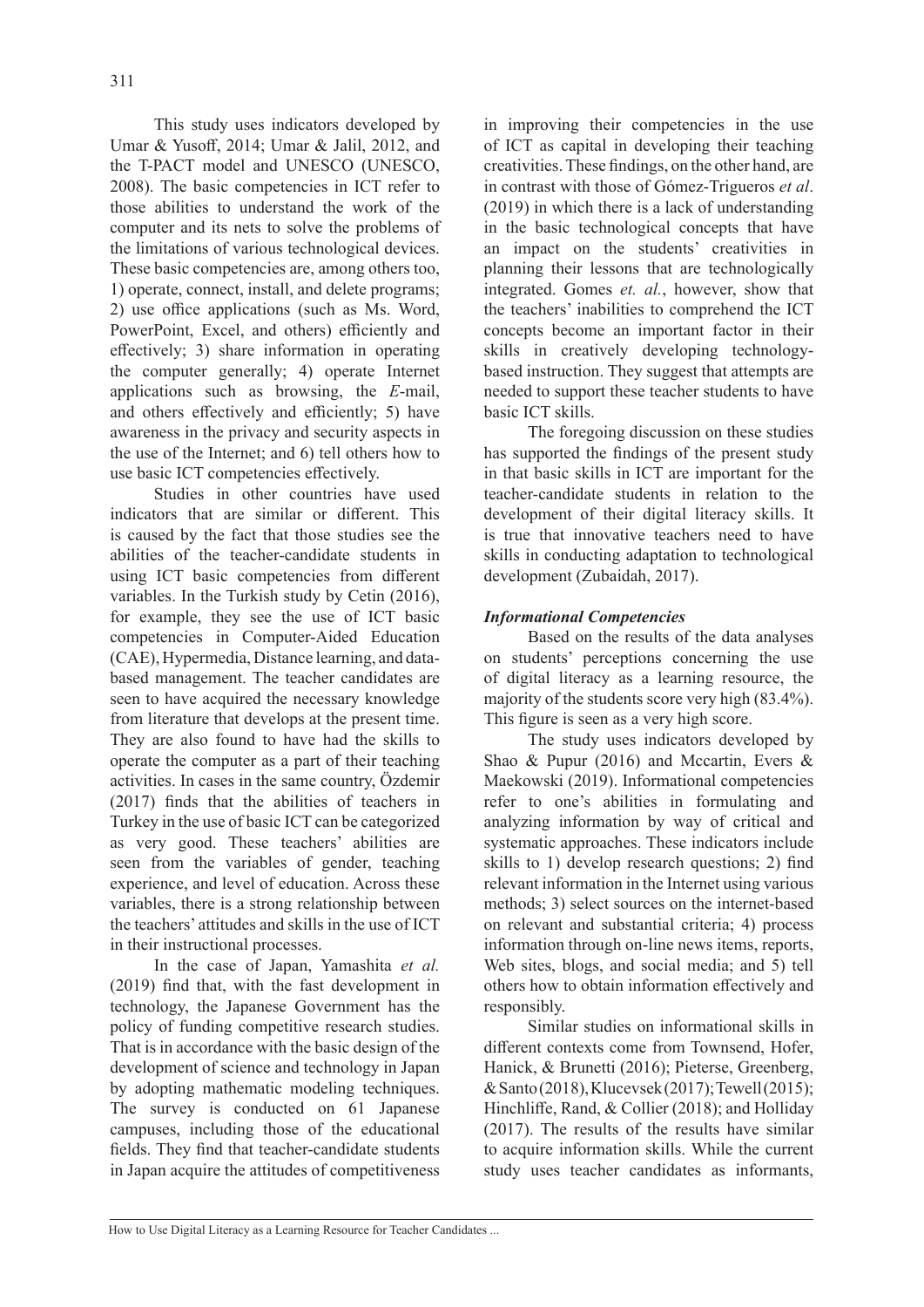that of Townsend *et al*. (2016) use expert practitioners and senior teachers. The research question reads whether the threshold concepts are able to improve students' achievements. The first research question deals with whether or not the threshold-concept approach is useful for informational literacy learning. Research findings show a unanimous opinion that the threshold-concept approach plays an important role in the development of informational literacy learning. The second research question deals with what threshold concepts are needed for informational literacy learning. The research panel comes with 50 potential threshold concepts but ends up proposing six; namely authority, format, information commodities, information structures, research process, and scholarly discourse.

In the study by Pieterse *et al*. (2018), the informants are students of the first year studying Hebrew and Arabic. It is found that students have a good level of information. The difference lies in the fact that the Hebrew students need Arabic to understand the information. However, none of the language students are found to have speed and accuracy in accessing information. Meanwhile, in Klucevsek (2017), it is found that students need informational skills in science learning to improve their learning achievement.

In the study by Hinchliffe *et al*. (2018), it is found that, in their fifth year, students experience misunderstanding in informational literacy and try to develop a framework for informational literacy misunderstanding. The misunderstanding occurs in relation to the use of the library, access to information, and research processes. The study tries to respond to anxieties among researchers on the trend of studies that put more emphasis on the product rather than the process of information literacy as an important part of learning achievement. It is supported by Tewell (2015), who suggests that failure in informational literacy is partly caused by the librarian factor in that librarians have not done enough in providing complex information; in offering literature the most critical way. This belongs to critical pedagogical skills that must be owned by librarians. Holiday (2017) strengthens this matter by stating that students need advocation by librarians as part of their duties as library workers.

# *Media Awareness*

Data are analyzed on the teacher-candidate students on the importance of digital literacy as a learning resource seen from the media awareness indicator. Results show that the perceptions of the majority of the students concerning the use of digital literacy in reference to media awareness can be categorized as high. This is shown by a percentage value of 70%, which is a high score.

Indicators for media awareness have been developed from Tagg & Seargeant (2019). Media awareness is defined to include the knowledge, skills, and attitudes of students in their feats to behave consciously, actively, and critically in the media world. This can be seen from the use of social media in the interactions of the members of the community in their daily life activities, including facilitation for students with learning resources and media. The indicators are 1) awareness of the impacts media have on the self and the members of the community; 2) awareness of social media use to make, present, and share various pieces of information; 3) constructive participation in social media such as the Weblog, Twitter, Facebook, and others; 4) conscious and responsible use of media; and 5) ability to tell others about using media wisely.

Research on media awareness of digital literacy can be found in Fitryarini (2014); Bulger & Davison (2018); Akcayoglu & Daggol (2019); Solmaz (2017); and Bergstrom, Flynn, & Craig (2018). These studies have seen media awareness from a number of sides. The biggest challenge of media literacy is the massiveness of the impacts of digital-based information on all fronts of human life; not only politically and economically, but also educationally (Bulger & Davison, 2018). Seen from the communication science, Fitryarini (2014) finds that the media literacy of younger students at the Communication Science Study Program is at the beginner level. On this level, students have acquired the introduction to media use and its potential positive and negative effects.

The study by Akcayoglu & Daggol (2019) is intended to help students with critical competence and literacy in the form of media to be able to interpret what they see and hear and to avoid misinterpretation of information. This study has a close similarity with the present study in terms of the fact that students' perceptions on media literacy need to be taken into consideration. In almost the same way, the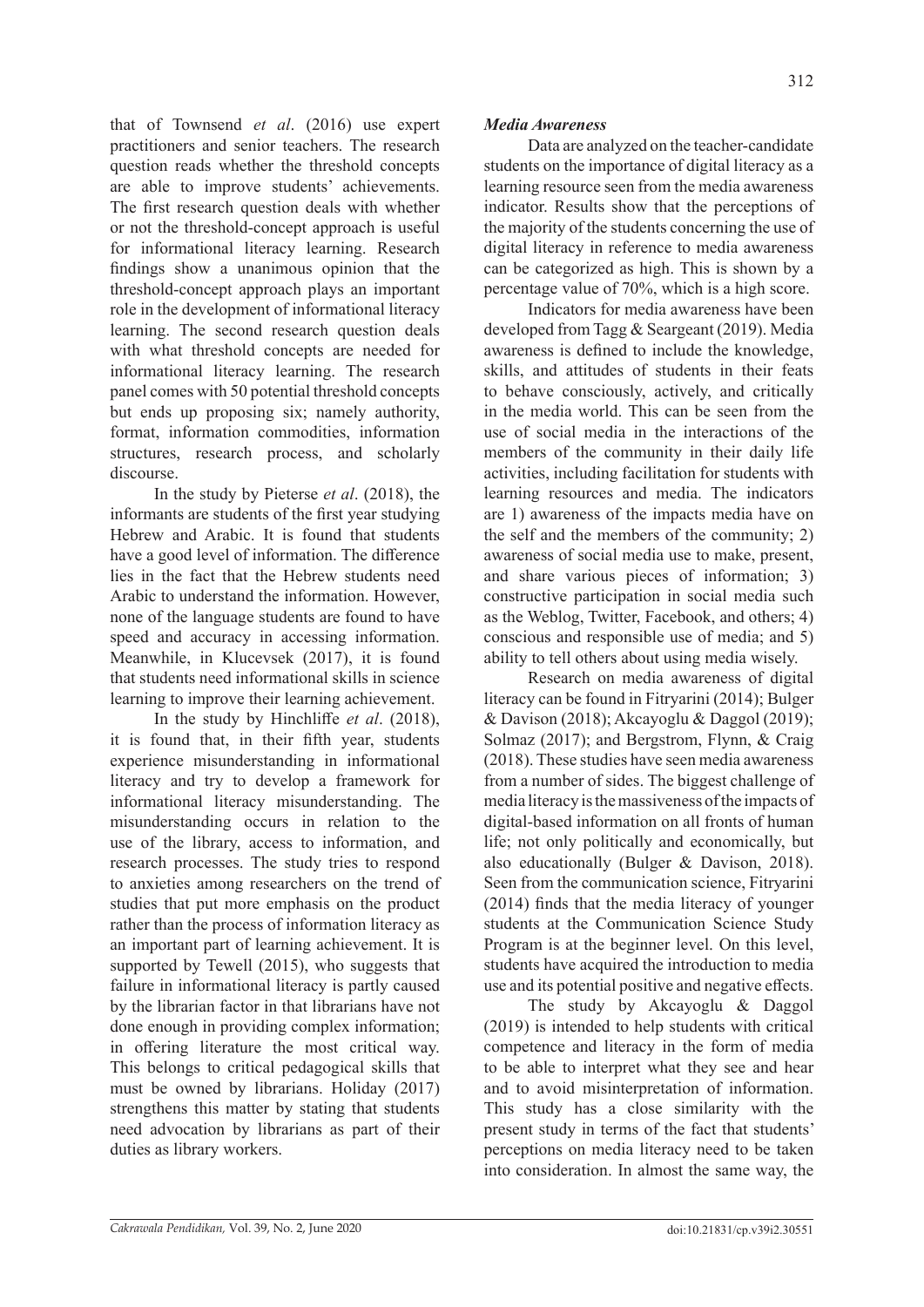two studies believe that, if teacher candidates have positive perceptions on the use and awareness of media literacy, they will be able to facilitate their future students with guidance and direction to obtain good information.

These foregoing studies show that there is a threat on media awareness if teachers are not able to secure media awareness in learning. Bergstrom *et al*. (2018), on the other hand, see the positive side: in the control and experiment group design, the experiment group receiving the intervention of media literacy show awareness in the use of media literacy.

The present study can therefore be regarded as a preventive measure. Along with the advancement of the use of social media used by students in the interaction with their environment, it is important to look at the perceptions of the teacher-candidate students on the use of digital literacy as a learning resource seen from the aspect of media awareness. The results are the same as those of the first indicator (ICT Basic Competencies) and second indicator (Informational Competencies) on the high levels. This can be taken as an indication that the teacher-candidate students have good media awareness. It is therefore important that efforts in developing media awareness integrated in the learning process need to be conducted.

# *Computational Thinking*

In the indicator or computational thinking, results of the data analyses on the teacher-candidate students' perceptions on the importance of digital literacy as a learning resource show an average score of 48.6%. This is a medium score showing that many students have favourable perceptions on the importance of digital literacy in relation to the indicator of computational thinking.

Development of the indicators of computational thinking is based on the research instrument by Città, Gentile, Allegra, Arrigo, Conti, & Ottaviano (2019); and Angeli & Giannakos (2019). Computational thinking is an aspect that is related to problem-solving using a lot of information and computation. Students need to be able to think gradually, understand logarithm, and apply it to a computer program. They need to get in touch with the development of information to be used maximally on the computer (Angeli & Giannakos, 2019; Città *et* 

*al*., 2019). The indicators to be developed include 1) the ability to collect data systematically (such as from surveys, interviews, experiments, and library studies; 2) the ability to formulate problems such that it makes it possible the solution by computer or other digital devices by coding and calculating data; 3) the ability to analyze data (find patterns or statistical methods); 4) the ability to write a computer program in codes (such as by using logos, scribbles, or Excel programming); 5) the ability to make digital visualization (such as by models or graphics); and 6) the ability to tell others how to analyze data by using the computer.

Much research has been done on the subject of computational thinking. Juškevičienė (2020) finds that computational thinking can be integrated into all classroom activities and all subject lessons. It is important for the class teacher to do an analysis on how to help students with computational thinking. In another study, Williams, Matt, & O'Reilly (2014) find that one of the students' satisfying experiences is when the class teacher comes in with an instructional design that makes use of digital literacy as one of the learning resources.

Computational thinking is not limited to mathematics learning (Lockwood, Asay, DeJarnette, & Thomas, 2016; Promraksa, Sangaroon, & Inprasitha, 2014; Puspitasari, In'am, & Syaifuddin, 2019). Computational thinking is also found in music learning (Bell & Bell, 2018) and language learning (Li & Lee, 2016). These research studies show that all teachers need to have computational skills in running their classes.

The professional teacher development programs (such as the T-PACT model) suggest that teachers' competencies in facilitating learning for students are not merely concerned with content mastery and pedagogical skills. They also include teachers' competencies in computational thinking (CCSSOs, 2011; UNESCO, 2008).

The results of the present study offer support to other similar studies despite the fact that the students' scores in computational skills are categorized as just enough. It is highly suggested that further research be done by integrating the curriculum in a way that computational skills are included in the subject matters. With these efforts, it is expected that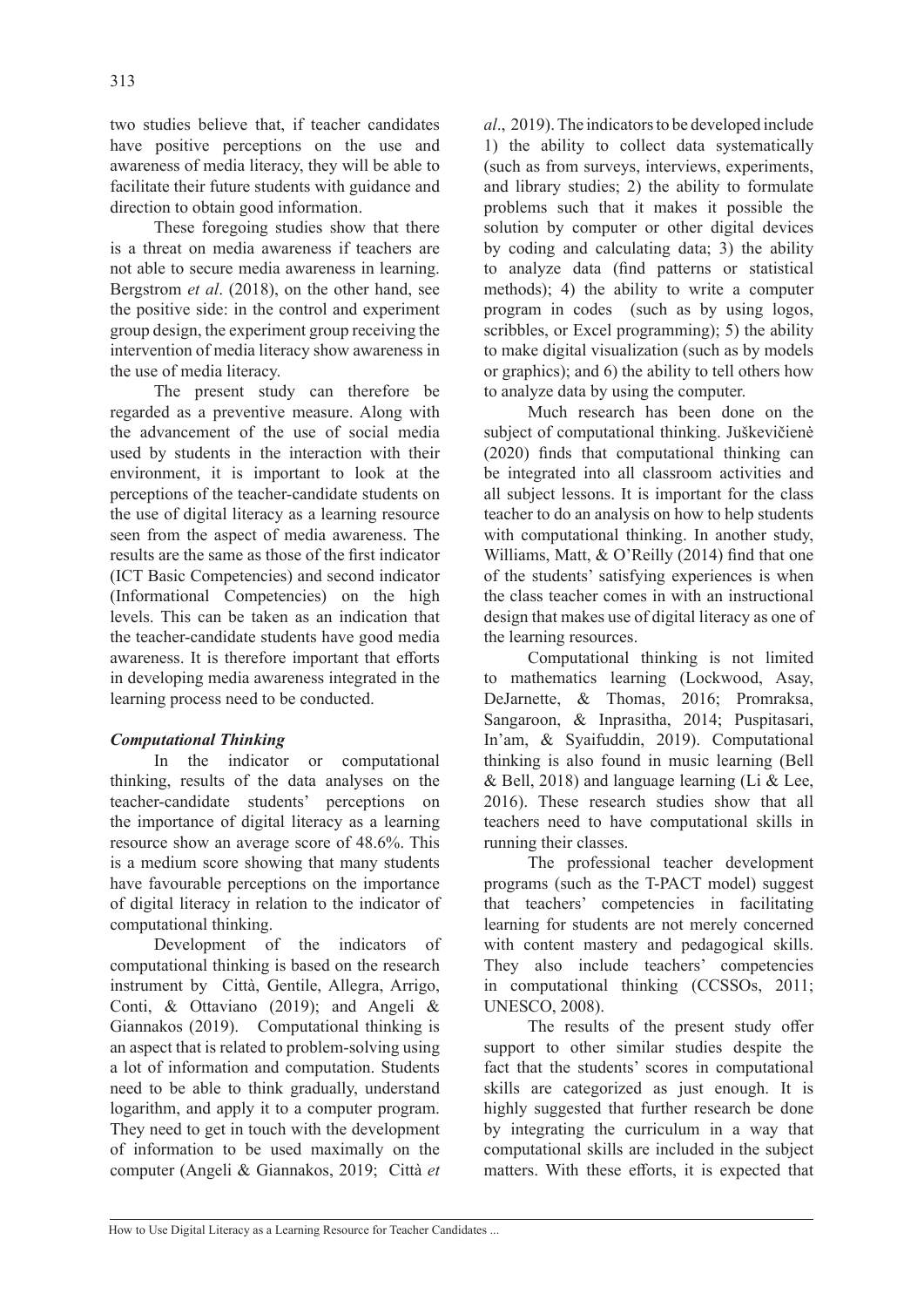the computational skills of the teacher-candidate students can improve.

The results of the present study are in agreement with those of other studies concerning the importance of the use of digital literacy as a learning resource. In the study by (Scanlon, Jones, Barnard, Thompson, & Calder, 2000), they describe an assessment approach to evaluate the instructional technology they have developed for the last 25 years. In one of their findings, they state that the use of digital literacy as a learning resource is more effective and make it easier for students to improve their learning quality. In general, they suggest that the use of ICT in education be developed further since it has a significant impact on the improvement of students' achievement.

Finally, another study is conducted by Ming-Hung Lin and team on the impact of digital learning on the students' learning motivation and achievement (Lin, Chen, & Liu, 2017). They find that digital learning carries a positive effect on students' motivation and achievement than traditional learning. The researchers propose that digital learning methods be optimized in the present trends of instruction by making use of the strengths of digital learning to develop practical and effective learning strategies.

#### **CONCLUSION**

The development in the digital revolution has necessitated teachers, and teachers-would be to be able to adapt themselves to providing students with digital learning resources. It is therefore reasonable that attention must be given on the teacher's and candidates' professional competencies in using digital literacy in their instructional commitments. This matter becomes more obvious, seeing that teacher candidates will sooner or later become school teachers in the digital era. Moreover, the use of digital literacy in classroom learning is an inevitable venture. Teachers' digital competencies become an important part of their teaching abilities in accordance with the challenges arising from their students' conditions in the field.

The study has shown the tendency that Indonesian teacher students' competencies in the use of digital literacy as a learning resource can be categorized as good. The first three indicators of ICT basic competencies, informational skills, and media awareness, have been

identified as having a good score. Meanwhile, the fourth, computational thinking, is still on the level of enough. These research findings show that students' skills in data management still need to be improved. There is an urgent need for universities to scaffold their curricula with digital literacy. University lecturers must help students with instructional habituation so that their digital competencies stay constant or, even, improve until they leave their study program. They are expected to be graduates who will always update themselves to the development and implementation of digital literacy as a learning resource. They will need to exercise their ICT basic competencies, informational skills, and media awareness and improve their computational thinking capacities. This applies not only to mathematics fields but also to all the other subject lessons. Subsequently, this will help students in managing data visually and interestingly through graphics and other digital formats.

## **REFERENCES**

- Akcayoglu, D. I., & Daggol, G. D. (2019). A study on the perceived media literacy level of preparatory year students in a university setting. *Contemporary Educational Technology*, *10*(4), 416-429. doi:10.30935/cet.634195.
- Angeli, C., & Giannakos, M. (2019). Computational thinking education: Issues and challenges. *Computational Thinking Education: Issues and Challenges*, *105*(4), 2-8. doi:10.1016/j.chb.2019.106185.
- Azwar, S. (2014). *Reliabilitas dan validitas*. [Reliability and validity]. Yogyakarta: Pustaka Pelajar.
- Beaumont, R. (2012). *An introduction to principal component analysis & factor analysis using SPSS 19 and R (psych package).* http://assessment-matters.weebly.com/ blogs/an-introduction-toprincipalcomponent-analysis-factor-analysisusingspss-19-and-r-psych-package.
- Bell, J., & Bell, T. (2018). Integrating computational thinking with a music education context. *Informatics in Education, 17*(2), 151-166. doi:10.15388/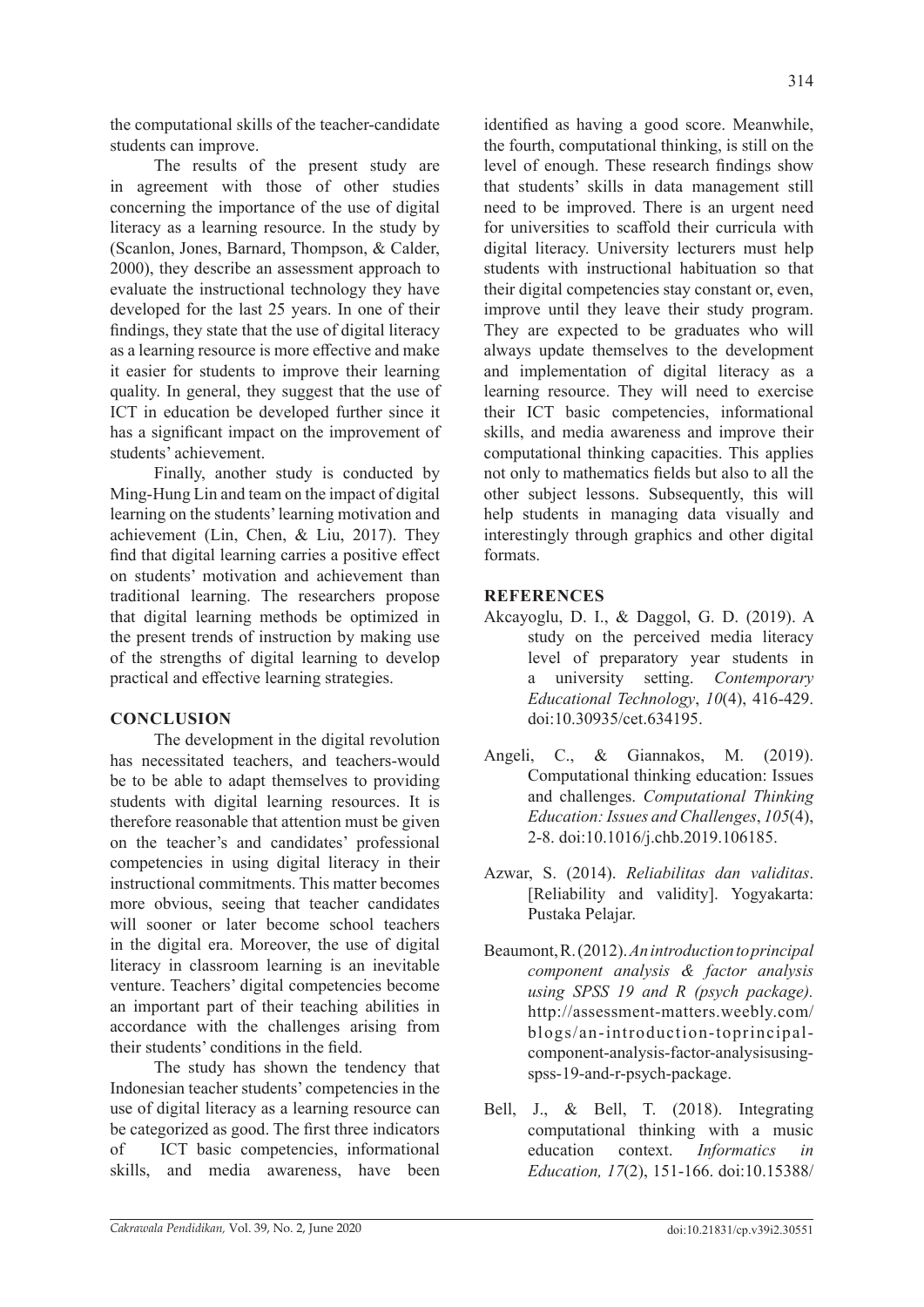infedu.2018.09.

- Bergstrom, A. M., Flynn, M., & Craig, C. (2018). Deconstructing media in the college classroom: A longitudinal critical media literacy intervention. *Journal of Media Literacy Education*, *10*(3), 113- 131. doi:10.23860/JMLE-2018-10-03-07.
- Bulger, M., & Davison, P. (2018). The promises, challenges, and futures of media literacy. *Journal of Media Literacy Education*, *10*(1), 12-13. doi:10.23860/JMLE-2018- 10-1-1.
- CCSSO (Council of Chief State School Officers). (2011, April). Interstate Teacher Assessment and Support Consortium (InTASC) *model core teaching standards: A resource for state dialogue.* Washington, DC: Author.
- Çetin, O. (2016). The views of science preservice teachers about the usage of basic information technologies (bit) in education and instruction. *Journal of Education and Training Studies*, *4*(9), 120-129. doi:10.11114/jets.v4i9.1652.
- Chan, B. S. K., Churchill, D., & Chiu, T. K. F. (2017). Digital literacy learning in higher education through digital storytelling approach. *Journal of International Education Research (JIER)*, *13*(1), 1-16. doi:10.19030/jier.v13i1.9907.
- Chikasha, S., Sundarjee, R., Ntuli, M., & Chikasha, J. (2013). ICT integration in teaching: An uncomfortable zone for teachers: A case of schools in Johannesburg. *Education as Change*, *18*(1), 137-150. doi:10.1080/16823206.2 013.847013.
- Città, G., Gentile, M., Allegra, M., Arrigo, M., Conti, D., & Ottaviano, S. (2019). The effects of mental rotation on computational thinking. *Computers & Education*, *141*(4), 2-10. doi:10.1016/j. compedu.2019.103613.
- Ely, D. P., & Gerlach. (1978). *Book of reading in instructional technology center for instructional development*. New York,

NY: Cyracuse Unvirsity.

- Fitryarini, I. (2014). Literasi media pada mahasiswa Prodi Ilmu Komunikasi Universitas Mulawarman. [Media literacy at students of the Communication Studies Program at Mulawarman University]. *Jurnal Komunikasi*, *8*(1), 51-67. doi:10.24912/jk.v8i1.46.
- Fraillon, J., Ainley, J., Schulz, W., Friedman, T., & Gebhardt, E. (2013). *Preparing for life in a digital age the IEA international computer and information literacy study international report*. Melbourne: Australian Council for Educational Research (ACER).
- Gómez-Trigueros, I. M., Ruiz-Bañuls, M., & Ortega-Sanchez, D. (2019). Digital literacy of teachers in training: Moving from ICTS (information and communication technologies) to LKTs (learning and knowledge technologies). *Education Sciences*, *9*(274), 1-10. doi:10.3390/ educsci9040274.
- Hasan, M. I. (2002). *Pokok-pokok materi metodologi penelitian dan aplikasinya.* [The main methodology research material and its application]. Bogor: Ghalia Indonesia.
- Hendarwati, E. (2013). Pengaruh pemanfaatan lingkungan sebagai sumber belajar melalui metode inkuiri terhadap hasil belajar siswa SDN I Sribit Delanggu pada pelajaran IPS. [The influence of the environment as a learning resource utilization through inquiry method on student learning outcomes SDN I Sribit Delanggu in social studies] *Pendagogia*, *2*(1), 59-70. doi:10.21070/pedagogia. v2i1.47.
- Hinchliffe, L. J., Rand, A., & Collier, J. (2018). Predictable information literacy misconceptions of first-year college students. *Communications in Information Literacy*, *12*(1), 4-18. doi:10.15760/ comminfolit.2018.12.1.2.
- Holliday, W. (2017). Frame works: Using metaphor in theory and practice in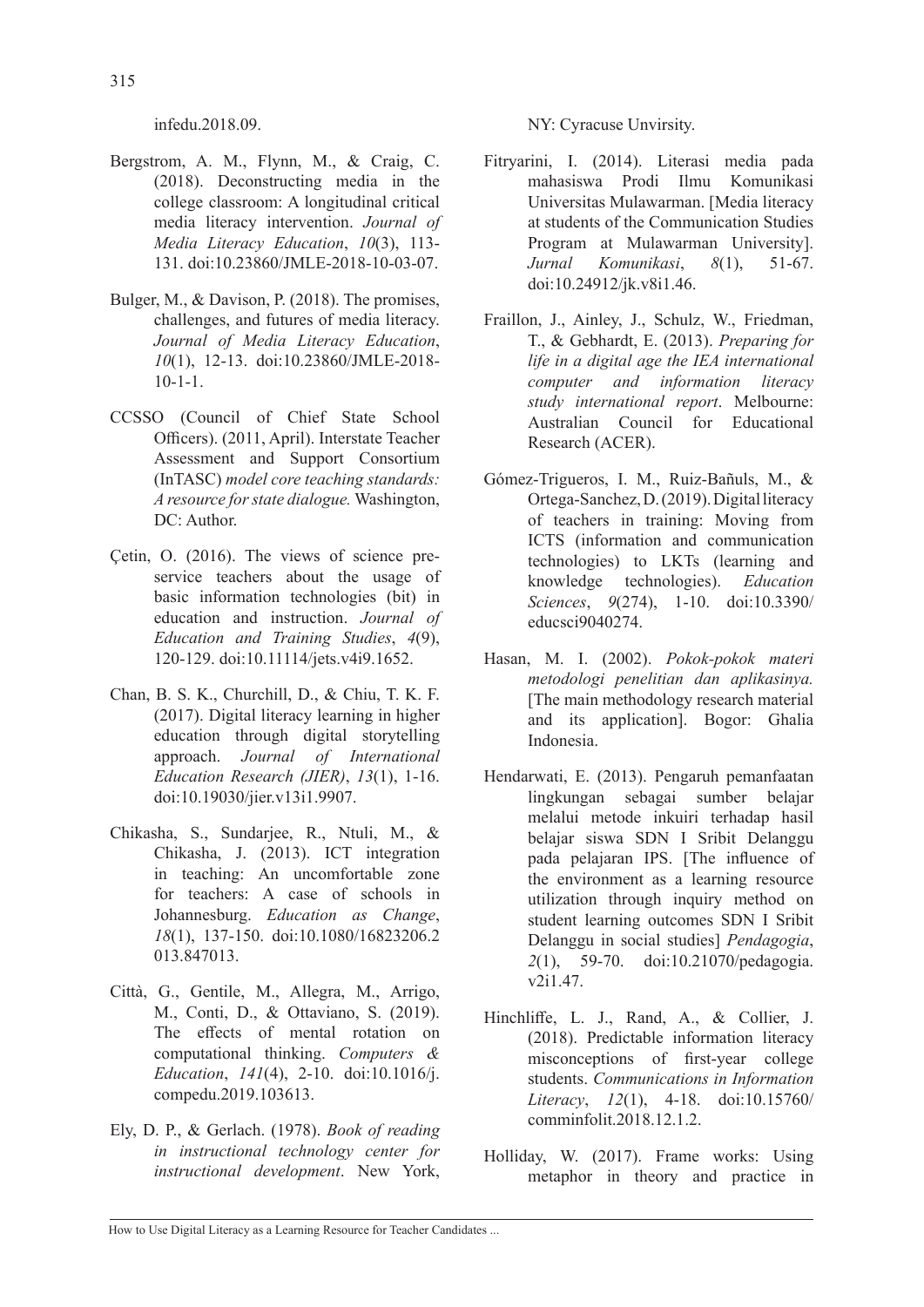information literacy. *Communications in Information Literacy*, *11*(1), 4-20. doi:10.15760/comminfolit.2017.11.1.44.

- Joshi, A., Kale, S., Chandel, S., & Pal, D. (2015). Likert scale: Explored and explained. *British Journal of Applied Science & Technology*, *7*(4), 396-403. doi:10.9734/ bjast/2015/14975.
- Juškevičienė, A. (2020). STEAM teacher for a day: A case study of teachers' perspectives on computational thinking. *Informatic in Education*, *19*(1), 33-50. doi:10.15388/ infedu.2020.03.
- Kim, K. T. (2019). The structural relationship among digital literacy, learning strategies, and core competencies among South Korean college students. *Educational Sciences: Theory and Practice*, *19*(2), 3-21. doi:10.12738/estp.2019.2.001.
- Klucevsek, K. (2017). The intersection of information and science literacy. *Communications in Information Literacy*, *11*(2), 354-365. doi:10.15760/ comminfolit.2017.11.2.7.
- Kriyantono, R. (2006). *Teknik praktis riset komunikasi*. [Practical techniques of communication research]. Jakarta: Kencana Prenada Media Group.
- Lamers, H., & Van Den Oetelaar, F. (2012). *21st century skills in het Onderwijs.* http:// www.21stcenturyskills.nl/whitepaper.
- Li, L.-Y., & Lee, L.-Y. (2016). Computer literacy and online learning attitude toward GSOE students in distance education programs. *Higher Education Studies*, *6*(3), 147-156. doi:10.5539/hes.v6n3p147.
- Lin, M. H., Chen, H. C., & Liu, K. S. (2017). A study of the effects of digital learning on learning motivation and learning outcome. *Eurasia Journal of Mathematics, Science and Technology Education*, *13*(7), 3553- 3564. doi:10.12973/eurasia.2017.00744a.
- Lockwood, E., Asay, A., DeJarnette, A. F., & Thomas, M. (2016). Algorithmic thinking: An initial characterization of

computational thinking in mathematics. In M. B. Wood, E. E. Turner, M. Civil, & J. A. Eli (Eds.). (2016). *Proceedings of the 38th annual meeting of the North American chapter of the international group for the psychology of mathematics education*. Tucson, AZ: The University of Arizona, pp. 1588-1595.

- Mccartin, L. F., Evers, S., & Markowski, B. (2019). Student perceptions of information literacy skills and curriculum before and after completing a research assignment. *The Journal of Academic Librarianship*, *45*(3), 262-267. doi:10.1016/j. acalib.2019.03.009.
- Miskiah, M., Suryono, Y., & Sudrajat, A. (2019). Integration of information and communication technology. *Cakrawala Pendidikan*, *38*(1), 130-140. doi:10.21831/ cp.v38i1.23439.
- Mudlofir, A., & Rusyidah, E. F. (2016). *Desain pembelajaran inovatif*. [Innovative learning design]. Jakarta: Raja Grafindo Persada.
- Njenga, J. (2018). Digital literacy: The quest of an inclusive definition. *Journal of the Reading Association of South Africa*, *9*(1), 1-7. doi:10.4102/rw.v9i1.183.
- Nurgiyantoro, B. (2017). *Penilaian pembelajaran bahasa berbasis kompetensi*. [Competency-based language learning assessment]. Yogyakarta: BPFE.
- Nwosu, John, Izang, & Akorede. (2018). Assessment of information and communication technology (ICT) competence and literacy skills among undergraduates as a determinant factor of academic achievement. *Educational Research and Reviews*, *13*(15), 582-589. doi: 10.5897/ERR2018.3539.
- Özdemir, S. (2017). Basic technology competencies, attitude towards computer assisted education and usage of technologies in Turkish lesson: A correlation. *International Education Studies*, *10*(4), 160-171. doi:10.5539/ies. v10n4p160.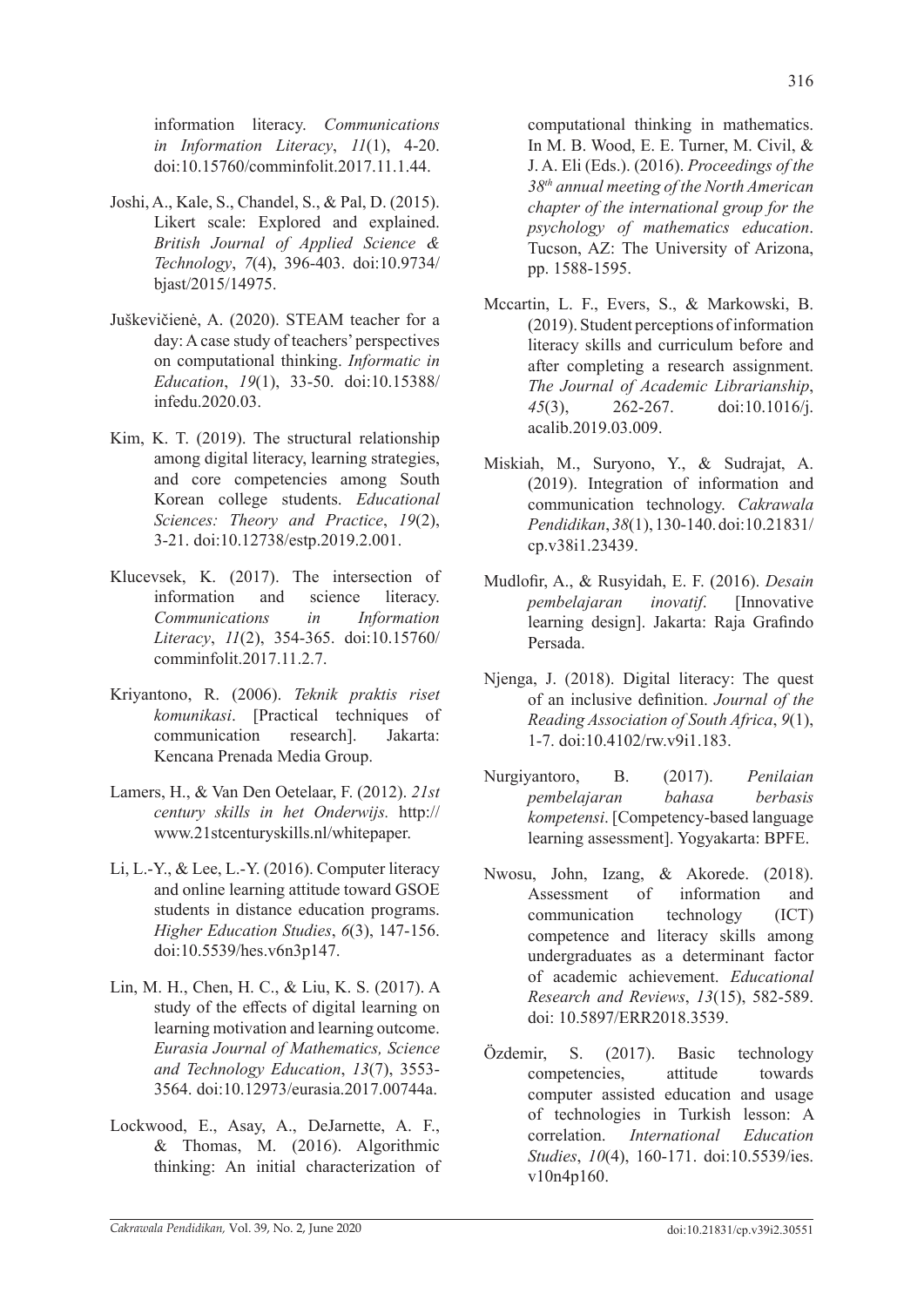- Percival, F., & Ellington, H. (1984). *Teknologi pendidikan*. [Education technology]. Jakarta: Erlangga.
- Permendikbud RI 2016 No. 22. *Standar Proses Pendidikan Dasar dan Menengah*. [Primary and Secondary Education Process Standard].
- Pieterse, E., Greenberg, R., & Santo, Z. (2018). A multicultural approach to digital information literacy skills evaluation in an Israeli college. *Communications in Information Literacy*, *12*(2), 107-127. doi:10.15760/comminfolit.2018.12.2.4.
- Promraksa, S., Sangaroon, K., & Inprasitha, M. (2014). Characteristics of computational thinking about the estimation of the students in mathematics classroom applying lesson study and open approach. *Journal of Education and Learning*, *3*(3), 56-66. doi:10.5539/jel.v3n3p56.
- Puspitasari, L., In'am, A., & Syaifuddin, M. (2019). Analysis of students' creative thinking in solving arithmetic problems. *International Electronic Journal of Mathematics Education*, *14*(1), 49-60. doi:10.12973/iejme/3962.
- Riduan, R., & Akdon, A. (2006). *Rumus dan data dalam aplikasi statistika untuk penelitian*. [Rumus dan data dalam aplikasi statistika untuk penelitian]. Bandung: Alfabeta.
- Roopa, S., & Rani, M. (2012). Questionnaire designing for a survey. *The Journal of Indian Orthodontic Society*, *46*(4), 273- 277. doi:10.5005/jp-journals-10021-1104.
- Scanlon, E., Jones, A., Barnard, J., Thompson, J., & Calder, J. (2000). Evaluating information and communication technologies for learning. *Educational Technology and Society*, *3*(4), 101-107. doi:10.1016/j.sbspro.2009.01.375.
- Schnabel, P., ten Dam, G., Douma, T., van Eijk, R., Tabarki, F., van der Touw, A., … & Visser, M. (2016). *Ons onderwijs 2032: Eindadvies*. [Our education 2032: Final advice]. Den Haag: Platform Onderwijs 2032.
- Setiyani, R. (2010). Pemanfaatan internet sebagai sumber belajar. [Utilization of the internet as a source of learning]. *Jurnal Pendidikan Ekonomi Dinamika Pendidikan*, *5*(2), 117-133. doi:10.15294/ dp.v5i2.4921.
- Setyaningsih, R., & Prihantoro, E. (2012). Model penguatan literasi digital melalui pemanfaatan e-learning. [Model of strengthening digital literacy through the use of e-learning]. *Jurnal Aspikom*, *3*(6), 1200-1214. doi:10.24329/aspikom. v3i6.333.
- Shao, X., & Purpur, G. (2016). Effects of information literacy skills on student writing and course performance. *The Journal of Academic Librarianship*, *42*(6), 670-678. doi:10.1016/j. acalib.2016.08.006.
- Siero, N. B. (2017). *Guidelines for supporting teachers in teaching digital literacy.* Netherlands: University Of Twente.
- Solmaz, O. (2017). Adapting new media literacies to participatory spaces: Social media literacy practices of multilingual students. *Journal of Media Literacy Education*, *9*(1), 36-63. doi:10.23860/ JMLE-2017-9-1-4.
- Tagg, C., & Seargeant, P. (2019). Context design and critical language/media awareness: Implications for a social digital literacies education. *Linguistics and Education*, 1-9. doi:10.1016/j.linged.2019.100776.
- Tewel, E. (2015). A decade of critical information literacy: A review of the literature. *Communications in Information Literacy*, *9*(1), 1-7. doi:10.15760/ comminfolit.2015.9.1.174.
- Thohir, M., Kurjum, M., & Muhid, A. (2020). Design and discourse of modern standard Arabic e-textbook. *Litera, 19*(1), 1-20. doi : 10.21831/ltr.v19i1.28901.
- Townsend, L., Hofer, A. R., Hanick, S. L., & Brunetti, K. (2016). Identifying threshold concepts for information literacy. *Communications in Information Literacy*,